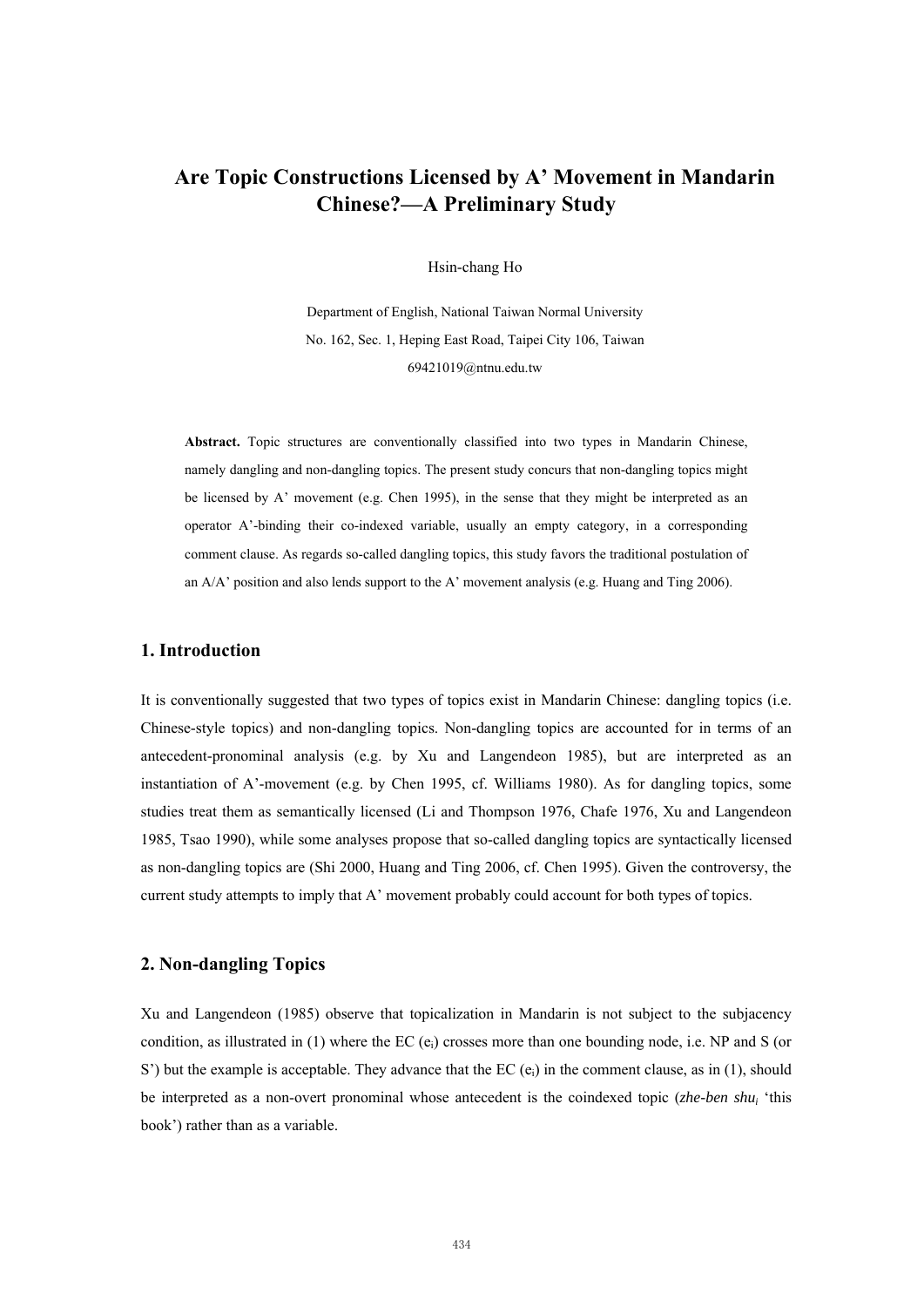(1)  $[s \leq 2he-ben \leq shu_i \leq [s \leq 2]$  is vorticlear in  $[s]_{NP}[s \leq e_i \leq s]$  and  $[e \leq 2]$  is  $[e \leq 2]$  if  $[e \leq 2]$  is  $[e \leq 2]$  if  $[e \leq 2]$  is  $[e \leq 2]$  if  $[e \leq 2]$  if  $[e \leq 2]$  is  $[e \leq 2]$  if  $[e \leq 2]$  if  $[e \leq 2]$  if  $[e \leq$ This-CL book I think read ASP NOM man not many \*'This book, I think there aren't many people who read.'

Despite Xu and Langendeon's analysis, it has been argued that non-dangling topics occupy [Spec, CP] and are subject to the strong crossover condition (SCC) (Huang 1984) and to the empty category principle (ECP) (Chen 1995). The present study also notices some potential discrepancies between an EC coindexed with a topic constituent and a [+pronominal] element. To begin with, Xu and Langendeon regard the EC as a pronominal. There are two possible non-overt candidates associated with [+pronominal], viz. *pro* and PRO. It seems to turn out that the candidate PRO could be excluded, since the EC  $(e_i)$  in (1) is not subject to the PRO theorem. The EC is governed by the verb *du* 'read', which violates the PRO theorem but is still grammatical. Hence, what Xu and Langendeon refer to as an empty pronominal is not a PRO but a *pro*. However, when an overt pronominal like *ta* 'it' is substituted for the EC  $(e_i)$  in (1), the acceptability of the sentence seems to be lower. In addition, such an EC is not subject to the principle B of the binding theory. A pronoun can co-refer with an antecedent outside its governing category, but the EC  $(e_i)$ , as in (1), cannot be coindexed with any NP other than the topic, which is situated in an A' position, [Spec, CP]. The EC acts as a *wh*-trace rather than as a *pro*. Furthermore, Italian, for example, is characterized by rich inflection, especially marked on verbs. V is a licenser of a *pro* in this language, and a verb-governed EC is interpreted as a *pro*, i.e. Arb interpretation (Rizzi 1986). Unlike Italian, Mandarin seems to have no legitimate head that can license an EC in the object position as a *pro*. In short, it appears that the EC coindexed with a topic constituent differs from a [+pronominal] element (neither a PRO nor a *pro*). This paper implies that the EC might be interpreted as a variable A'-bound by a coindexed topic, and that non-dangling topics might be thus licensed by A' movement.

### **3. So-called Dangling Topics**

As far as so-called dangling topics are concerned, Xu and Langendeon (1985) account for semantic relations between dangling topics and comments, but do not explicate syntactic positions for the topics. Chen (1995) points out further two subtypes of dangling topics (or nongap topics termed by Chen) in Mandarin: general nongap topics, as the NP *shuiguo* in (2), and possessive-like nongap topics, as the NP *Zhangsan* in (3). A general nongap topic is proposed to be dominated by a maximal projection TopicP (TopicP  $\rightarrow$  NP CP, where NP stands for such a topic), while a possessive-like nongap topic, adjoined to IP (p.86). It is observed that some NPs in [Spec, IP], traditionally an A position, are not theta-marked but merely case-marked, as the pronoun *it* in (4). Given this, Chen's analysis of topics is predicated on an assumption that "an A position is either a Case position or a theta position" (by Brody 1993, as cited in Chen 1995:80). Chen maintains that a general nongap topic bears certain semantic relation to a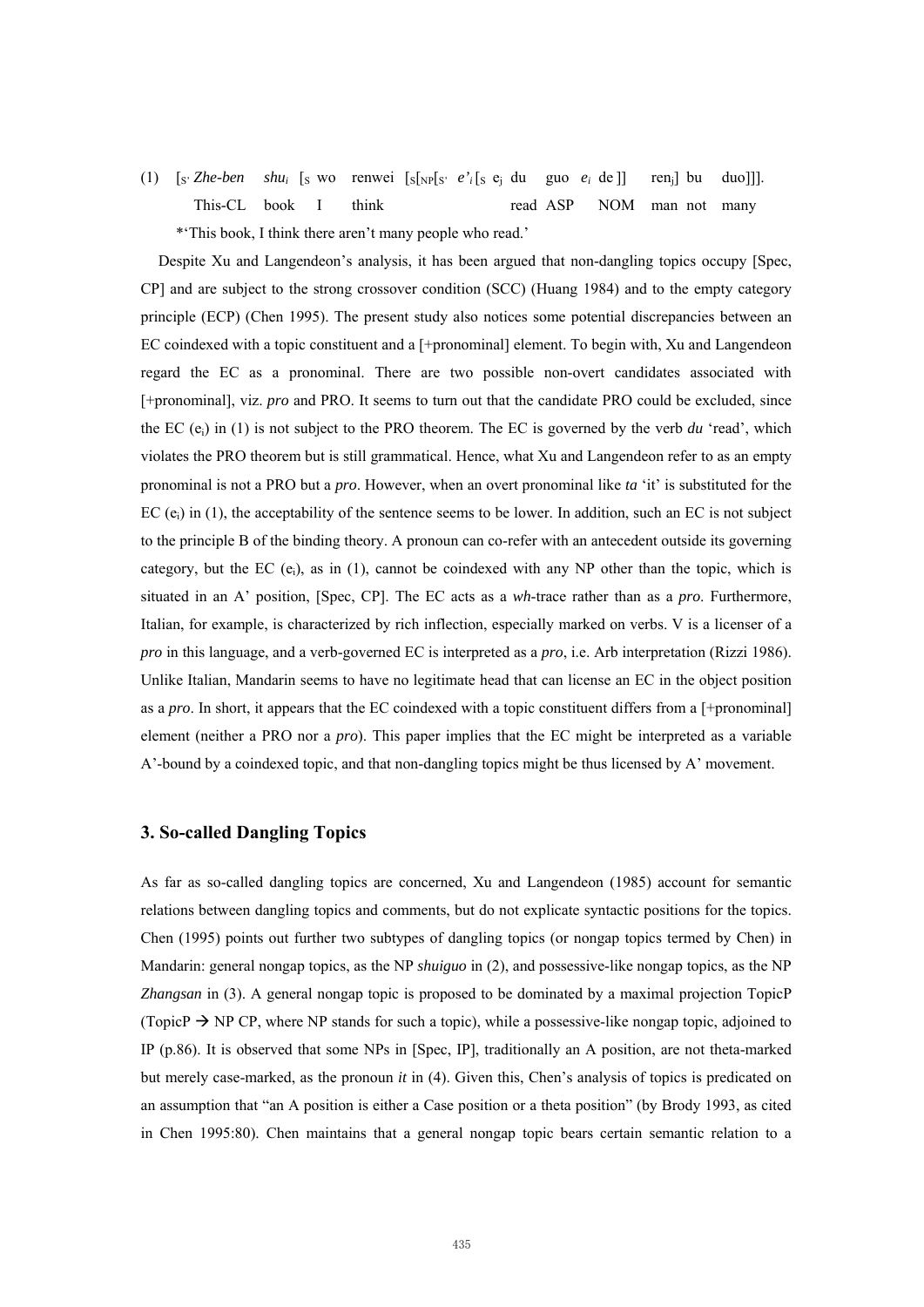corresponding comment and therefore is 'theta-marked' and occupies an A position. A possessive-like nongap topic is adjoined to IP and is not excluded from IP; thus, the finite INFL can govern into the adjoined topic and assign case to it. A 'case-marked' possessive-like nongap topic is taken to occupy an A position.

- (2) *Shuiguo*, wo zui xihuan pingguo. fruit I most like apple 'As for fruit, I like apples most.'
- (3) *Zhangsan*, erzi mai le na-ben shu. Zhangsan son buy ASP that-CL book 'Zhangsan's son bought that book.'
- (4) *It* is unclear whether Bernard will come.

The current study concurs with Chen's analysis of moved topics, which occupy an A' position, [Spec, CP]. With reference to nongap topics, this study attempts to suggest some possible accounts from another perspective. In (4), the adjectival predicate *unclear* takes a clausal argument, i.e. *whether Bernard will come*. The pronoun *it*, though occupying [Spec, IP], need not be theta-marked in that the pronoun in the example is an expletive rather than an argument. The requirement of the expletive could be ascribed to the extended projection principle (EPP). In Mandarin, the structural subject is allowed to be non-overt in a sentence, as in *xia-yu le* '(It) rains'. English, in this respect, seems not on a par with Mandarin. Besides, the clausal argument in (4) could move to [Spec, IP], as in *whether Bernard will come is unclear*, and is theta-marked by the adjectival predicate, as it is in (4). (Note: A clausal argument is not subject to the case filter.) Hence, this study embraces the traditional proposal that an A position is an argument position, assumed to be both theta-marked and case-marked (Chomsky 1981).

It is propounded that a general nongap topic has certain semantic linkage with a comment and thus is theta-marked and occupies an A position. From another angle, where two constituents bear some semantic relation, one constituent might not be theta-marked by the other in some cases, as in *John studies Chinese at school*. In this instance, the PP *at school* is semantically related to the predicate *studies*, whereas the PP is an adjunct rather than an argument. According to Huang and Ting (2006), general nongap topics could be interpreted as subjects, NP adverbials, PP reduced forms, or non-dangling topics (see also Shi 2000). Based on their analysis, the general nongap topic *shuiguo* 'fruit' in (2) would be treated as a reduced form of the PP *zhai shuiguo zhizhong* 'among all kinds of fruits' as in (5). The PP in this case is situated in an A' position (ei) at D-structure and moves to another A' position, [Spec, CP]. The A' movement analysis seems consonant with the syntactic status of CP in the conventionally arboreal structures.

- (5) *(Zhai) shuiguo (zhizhong)i*, wo *ei* zui xihuan pingguo.
	- (at) fruit among I most like apple